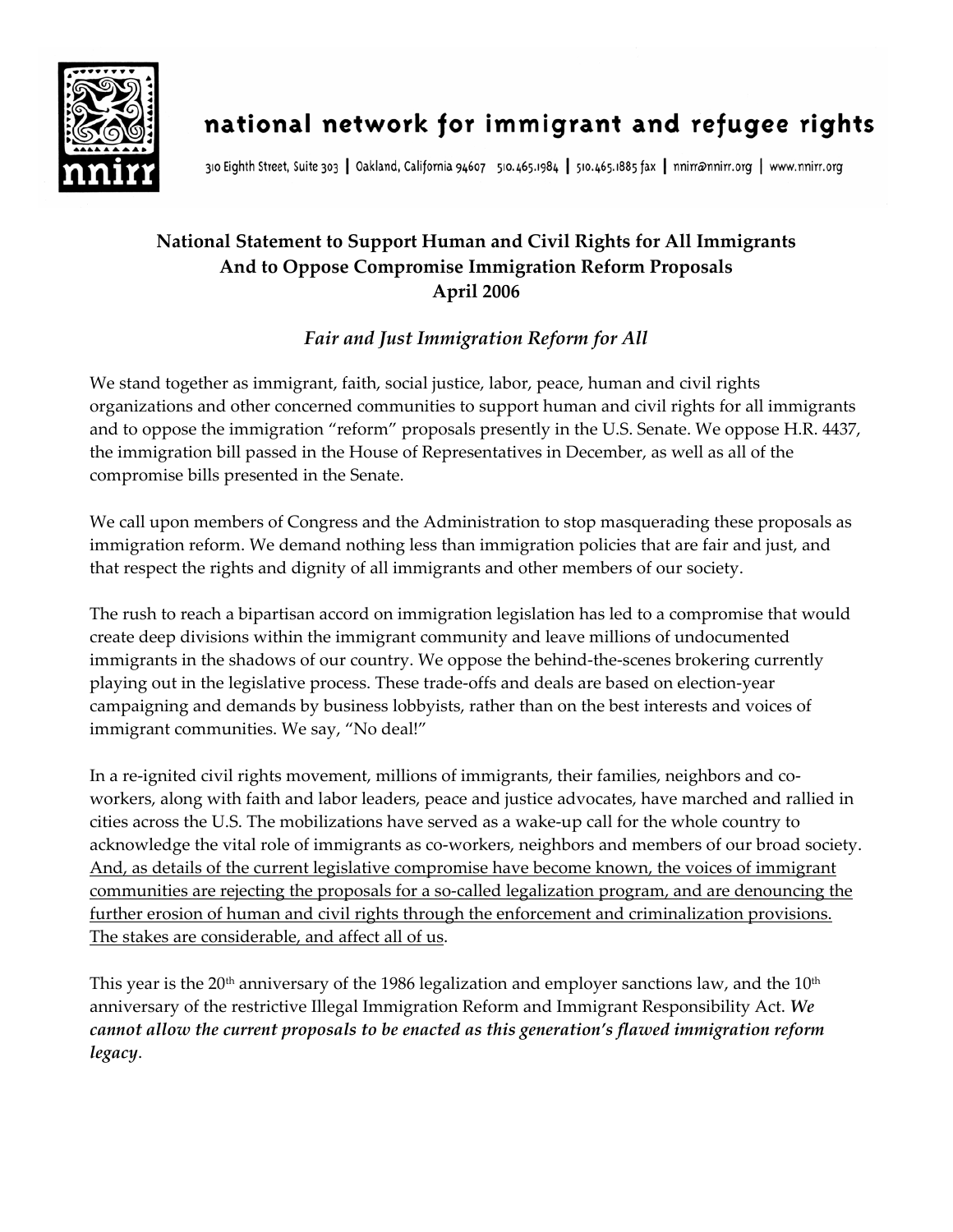# **What We Want: Fair and Just Immigration Reform**

*Fair and just immigration reform means:* 

- Genuine legalization and opportunities to adjust status for all undocumented immigrants, including youth and farmworkers
- **Preservation of due process, including restoration of access to the courts and meaningful** judicial review for immigrants
- No indefinite detention or expansion of mandatory detention
- No expansion of guest worker programs
- No more wasted resources allocated to further militarize our borders and to contribute to the crisis of human rights and lives in the border regions
- An end to employer sanctions and electronic worker verification systems
- The strengthening and enforcement of labor law protections for all workers, native and foreign born
- No use of city, state or other local government agencies in the enforcement of immigration law
- No more criminalization of immigrants, or their service providers
- Expansion of legal immigration opportunities, support for family reunification and immediate processing of the backlog of pending visa applications
- Elimination of harsh obstacles to immigrating, including the HIV ban, "3 and 10 year bars," and high income requirements for immigrant sponsors.

# **The Current 'Legalization' Proposal is Unacceptable**

The proposed 3-tiered temporary worker program offers little hope for broad, inclusive legalization of undocumented immigrants. What some are calling a "path to citizenship" in the last Senate bill is merely a massive temporary worker program without worker protections, and contains numerous hurdles that will drastically limit the number of undocumented immigrants who can actually legalize. **Such a program would divide communities, including mixed-status families, erode wage and benefits standards, and place a greater burden on safety-net services.**

#### **The Enforcement Proposals Undermine All of our Rights**

Significant provisions in the current Senate proposals would dramatically undermine a broad array of rights, increase the criminalization of all immigrants, result in mass deportations, and unfairly exclude millions from eligibility for any legalization opportunity. The expansion of expedited removal would eliminate the right to a court hearing, while the broadened definition of "aggravated felony" to include many minor offenses would result in mandatory detention and mass deportations. The proposals also seek to reinstate indefinite detention and increase detention facilities, including the use of closed military bases. Encouraging local police to enforce immigration law would not only add an additional burden that detracts from current responsibilities, but would discourage immigrant access to public safety institutions.

Moreover, the increased resources to militarize the border, which has already cost over \$30 billion in the past 12 years, has not deterred unauthorized border crossings and instead has caused a humanitarian crisis with the deaths of some 4,000 people in the desert. Current border enforcement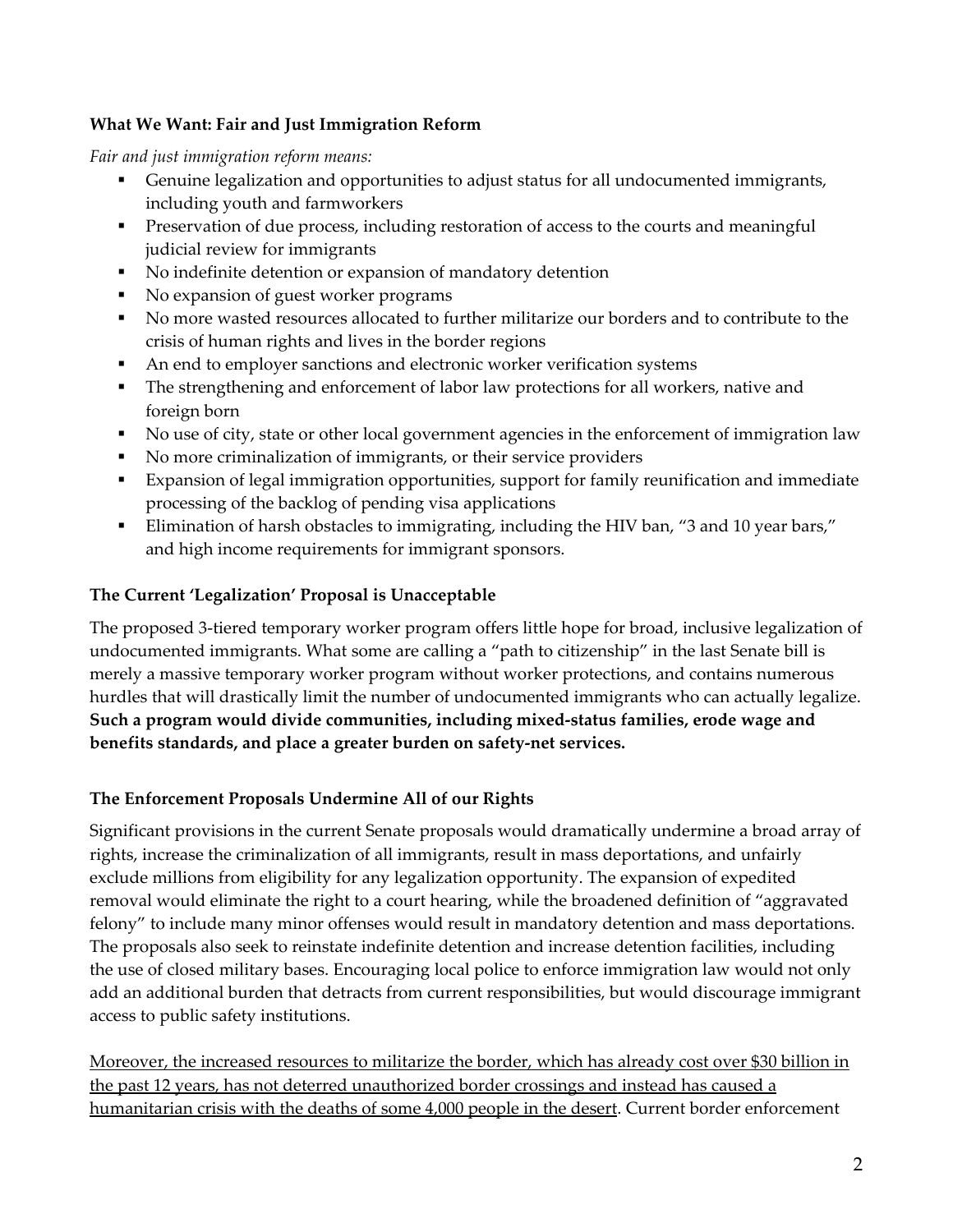policies, without provision for safe and legal entry, have resulted in the detention and criminalization of tens of thousands of people at a significant daily cost to taxpayers.

#### **The Proposals Fail to Protect Workers**

The current proposals would further erode already weak labor protections and rights for immigrants and other workers. Immigrant workers have historically been used as "cheap labor" by employers and industries unwilling to pay decent wages or to maintain reasonable working conditions. These proposals continue in that same shameful vein, and are designed to force and keep wages down to compete with cheap labor suppliers globally.

**Workers need more, not less, rights.** A real legalization proposal needs to be coupled with the repeal of employer sanctions, the provision of the landmark 1986 Immigration Reform and Control Act that has led to the criminalization of immigrant workers, and which would be deepened through an expansion of an employment verification system. This program has done nothing in the last twenty years but increase discrimination and abuse of immigrant workers. Employers have had greater leverage to threaten and intimidate immigrant workers, break organizing efforts, carry out unjust firings, and lower wages and work conditions for all working people. These abuses impact the entire American workforce, particularly the most vulnerable toiling in low-wage jobs such as farmworkers, day laborers and domestic workers.

# **No Expansion of Guest Worker Programs**

A key concern is the significant expansion of guest worker programs found in almost all Senate proposals and supported by the Administration. We oppose these programs both when they are tied to legalization for undocumented immigrants already living and working here, and as a means for managing future flows of immigrants into the United States. The U.S. does not have a shortage of workers; what we have is a shortage of employers willing to pay a living wage and maintain decent working conditions.

Guest worker programs have been condemned by labor and immigrant communities for their long record of violations of labor rights and standards, including blacklists and deportations of workers who protest. In 1964, Ernesto Galarza, Cesar Chavez and other defenders of workplace rights won the abolition of the old Bracero guest worker program. The purpose of that program, they said, was the creation a vulnerable workforce in order to drive down wages and break union organizing efforts among immigrants and non-immigrants alike. The purpose of current proposals is the same. Temporary, contract workers are prevented the option of putting down roots and becoming full and equal members of our communities.

**Future migrants should not be forced to accept a second-class status, violating our countryʹs most basic commitments to equality.** They should be given permanent residence status, allowing them to work and travel freely, to exercise their labor rights, and to live as any other member of our society.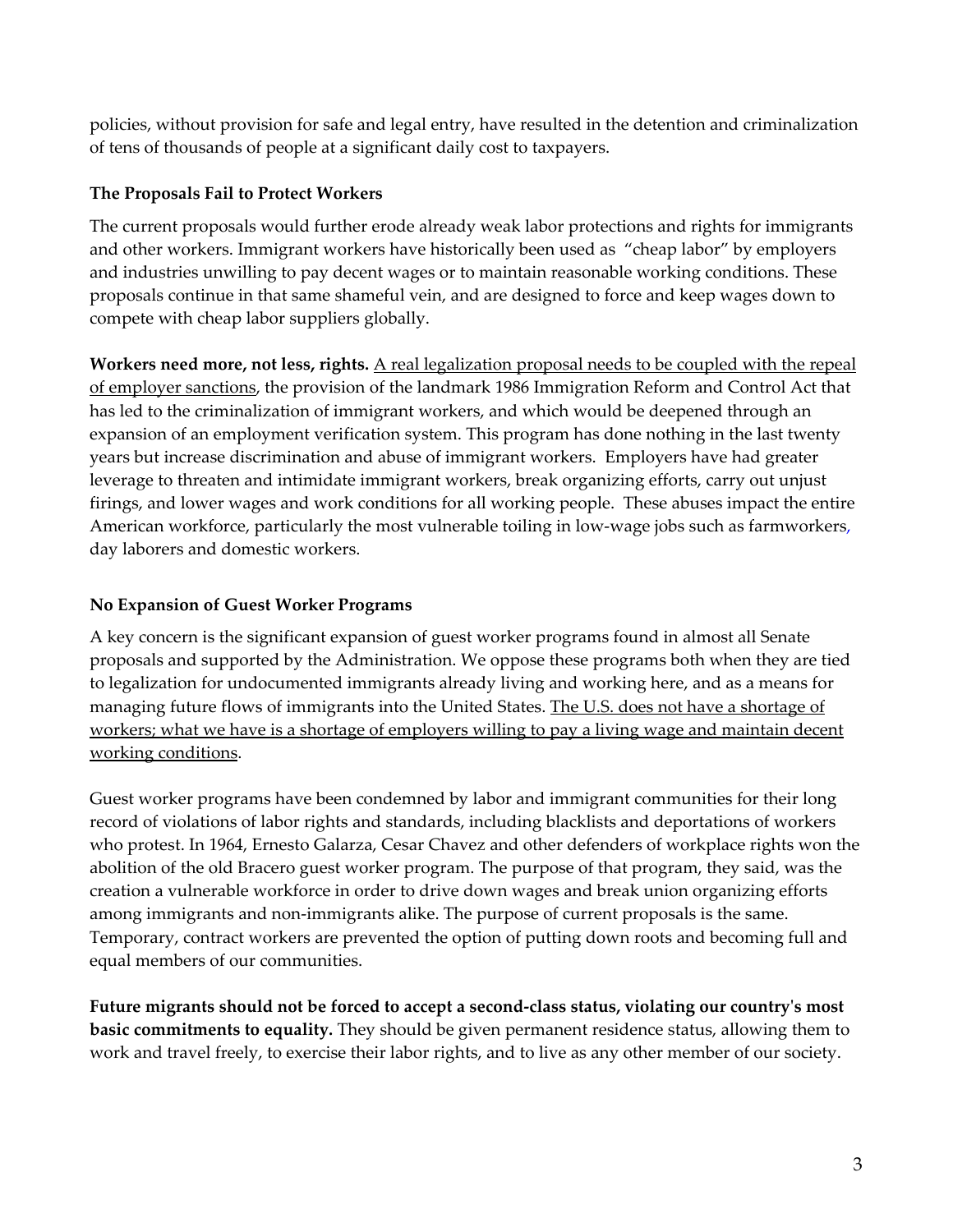#### **No Compromise, No Deal on Fair and Just Immigration Reform**

In recent years, immigrant community members, including youth and students, farmworkers and others, have effectively organized and rallied in support of legislative proposals to strengthen their rights and opportunities to be equal members of this society. Despite the loud and determined voice of immigrant communities, advocates and supporters for fair and just immigration reform this year, we have yet to see an acceptable proposal from Congress. And with H.R. 4437 already passed by the House, we are very aware that any proposal from the Senate would be subject to further compromise in a Senate-House reconciliation process, and would likely produce laws that would detrimentally affect current and future immigrants for years to come.

Increased enforcement does not address the complex issue of global migration. Employer sanctions and beefed up border security have been in place for decades as deterrents to migration, and yet the number of undocumented continues to grow. The sources of migration rest in the problems of economic and political instability, poverty and war in migrant-sending countries. Despite the urgency of the immigration issue in this country, it is clearly not just a "domestic" issue and our policies need to consider support for economic stability, fair trade agreements and peace as vital to addressing the migration of people in search of work, survival, and safety.

**We will continue to raise our voices for genuine immigration reform that respects the rights and dignity of all immigrants, and is fair and just**. Immigrant workers, students and families are making incredible sacrifices to raise their voices for themselves and future generations, in the face of recriminations and disciplinary actions from employers and schools. As immigrant communities continue to mobilize for their rights, on May 1 and beyond, we will support their right and choice to express themselves.

We pledge to increase public education efforts and the building and mobilization of meaningful alliances, and we will encourage and support immigrant community leadership to advance real immigration reform. *We call upon Congress and the Administration to heed the voices of immigrant communities demanding genuine immigration reforms: real legalization, equitable inclusion in our society, justice, and respect for human rights.*

#### **Organizational Endorsers (As of June 30, 2006)**  Access California Services (Anaheim, CA) Adhikaar (Staten Island, NY) AFL-CIO (Washington, DC) Alameda County Central Labor Council, AFL-CIO (Oakland, CA) Alliance for Global Justice (Washington, DC) Alliance of South Asians Taking Action (ASATA) (Oakland, CA) American-Arab Anti-Discrimination Committee -- Massachusetts Chapter (Boston, MA)

American Friends Service Committee-Austin (Austin, TX)

American Friends Service Committee (AFSC) (Philadelphia, PA) Applied Research Center (Oakland, CA) Arab American Family Support Center (Brooklyn, NY) Arab Community Center for Economic and Social Services (ACCESS) (Dearborn, MI) Asian American Legal Defense and Education Fund (AALDEF) (New York, NY) Asian and Pacific Islander American Health Forum (San Francisco, CA) Asian Immigrant Women Advocates (Oakland, CA)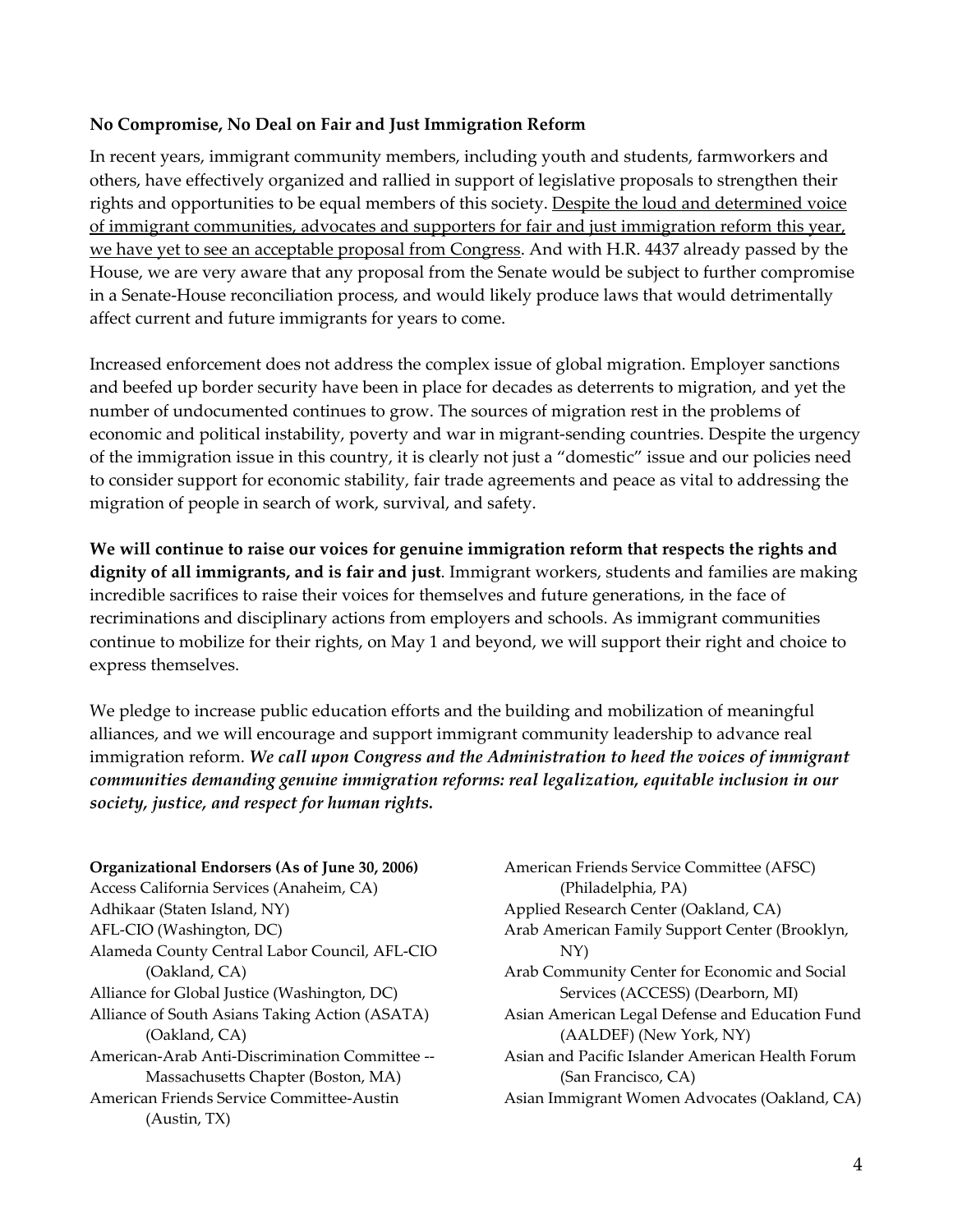Asian Pacific American Labor Alliance, San Francisco Chapter (San Francisco, CA) Asian Pacific Environmental Network (Oakland, CA) Asociacion Latina (Clarksville, TN) Aztlan Media Kollective (East Los Angeles & San Francisco, CA) Audre Lorde Project (New York, NY) Bay Area Coalition to Fight the Minutemen (San Francisco, CA) Bay Area Immigrant Rights Coalition (Oakland, CA) Bay Area Labor Committee for Peace & Justice (Oakland, CA) Black Alliance for Just Immigration (Berkeley, CA) Bonilla Community Services (Durham, NC) Border Agricultural Workers Project (El Paso, TX) Building Opportunities for Self-Sufficiency (Berkeley, CA) Black Workers for Justice (North Carolina) Breakthrough: Building Human Rights Culture (New York, NY) CAAAV Organizing Asian Communities (New York, NY) California Partnership (Los Angeles, CA) Casa de Esperanza (Bound Brook, NY) CASA Latina (Seattle, WA) Center for Constitutional Rights (New York, NY) Center for Immigrant Families (New York, NY) Central Valley Progressive PAC (Fresno, CA) CENTRO HISPANO "Cuzcatlán" (Jamaica, NY) CAA: Chinese for Affirmative Action/Center for Asian American Advocacy (San Francisco, CA) Chicano Consortium (Sacramento, CA) Chinese Progressive Association (San Francisco, CA) Coalición de Derechos Humanos (Tucson, AZ) Coalición de Trabajadores de Immokalee (Immokalee, FL) Comite NO NOS VAMOS (Fresno, CA) Committees of Correspondence for Democracy and Socialism (San Francisco, CA) Committees of Correspondence for Democracy & Socialism (New York, NY) Community HIV/AIDS Mobilization Project (CHAMP) (Providence, RI) Desis Rising Up & Moving (DRUM) (New York, NY)

East Bay Asian Local Development Corporation (Oakland, CA) Eastern Massachusetts Jobs with Justice Enlace (Portland, OR) Environmental Justice Action (Portland, OR) Esperanza Peace and Justice Center (San Antonio, TX) Ethnic Studies Department, University of Hawaii (Honolulu, HI) Families for Freedom (Brooklyn, NY) Farmworker Association of Florida (Apopka, FL) Farmworker Legal Services of NY, Inc. (Rochester, NY) Farmworkers Self-Help (Dade City, FL) Filipinos for Affirmative Action (Oakland, CA) Filipino Civil Rights Advocates (FilCRA) (Oakland, CA) Four Lakes Green Party of Dane County (Madison, WI) Frente Continental (Los Angeles, CA) Frente Indígena de Organizaciones Binacionales (FIOB) (Fresno, CA) Fuerza Unida (San Antonio, TX) Gay Men's Health Crisis (New York, NY) Gente Unida/San Diego Border Coalition for Human Rights (Chula Vista, CA) Green Party of Alameda County (Berkeley, CA) Gustavus Myers Center for the Study of Bigotry and Human Rights (Boston, MA) Hate Free Zone (Seattle, WA) Health Initiatives for Youth (San Francisco, CA) Hermandad Mexicana Latinoamericana (Federal Way, WA) Highlander Research and Education Center (New Market, TN) Hispanic American Association (West Babylon, NY) Hispanic Organizations Leadership Alliance (Washington, DC) Homies Unidos (Los Angeles, CA) Iglesia San Romero de Las Americas-UCC (New York, NY) Iglesia Metodista Unida Summerfield (New York, NY) Immigrant Communities in Action (New York, NY) Immigrant Justice Solidarity Project (Brooklyn, NY) Immigrant Rights Vermont Immigration Equality (New York, NY) Inmigrantes Latinos en Accion (Austin, TX)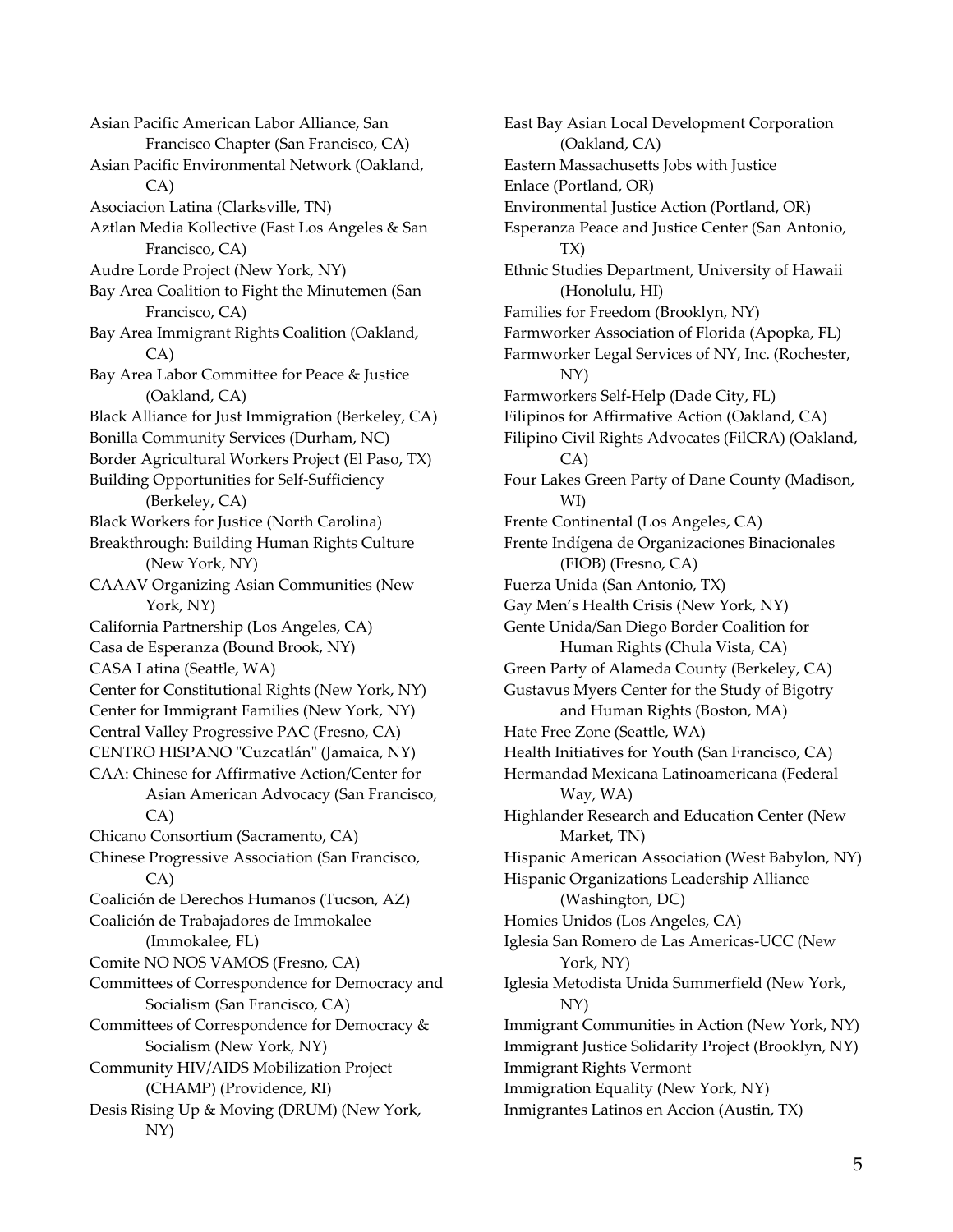International Institute of the East Bay (Oakland, CA) Jews for Racial and Economic Justice (New York, NY) JILPA (Phoenix, AZ) Junta Centro Mujer Dominicana (New York, NY) Korean Americans United For Peace (Bay Area, CA) Korean Community Center of the East Bay (Oakland, CA) Koreatown Immigrant Workers Alliance (KIWA), (Los Angeles, CA) Korean Youth Cultural Center (Oakland, CA) La Raza Centro Legal, SF Day Labor Program (San Francisco, CA) Labor Council for Latin American Advancement-- Massachusetts Chapter Latino Union of Chicago (Chicago, IL) Los Angeles Coalition to End Hunger and Homelessness (Los Angeles, CA) Massachusetts Jobs with Justice (Boston, MA) Maternal and Child Health Access (Los Angeles, CA) Migrant Worker Solidarity of Douglas County (Eudora, KS) Migration Policy & Resource Center/Occidental College (Los Angeles, CA) Mississippi Immigrants Rights Alliance (Jackson, MS) National Association of People with AIDS (NAPWA) (Silver Spring, MD) National Immigrant Solidarity Network (South Pasadena, CA) National Immigration Project of the National Lawyers Guild (Boston, MA) National Network for Arab American Communities (NNAAC) National Network for Immigrant and Refugee Rights (Oakland, CA) Network in Solidarity with the People of Guatemala (NISGUA) (Washington, DC) Network in Solidarity with the People of the Philippines (Jackson Heights, NY) Nicaragua Network (Washington, DC) North American Alliance for Fair Employment (Boston, MA) North Carolina Justice Center (Durham, NC) Northern California Immigrant Workers Freedom Ride Coalition (Oakland, CA)

Nuestra Casa (East Palo Alto, CA) Orange County Peace & Freedom Party (Anaheim, CA) The Oakland Institute (Oakland, CA) Padres/Jovenes Unidos (Denver, CO) Peace and Freedom Party Peace and Freedom Party of Fresno County (Clovis, CA) Philippine U.S. Solidarity Organization (Seattle, WA) Pilipino Workers Center of Southern California (Los Angeles, CA) Project Voice New England -- American Friends Service Committee (Boston, MA) Rural Organizing Project (Scappoose, OR) San Francisco Central Labor Council, ALF-CIO (san Francisco, CA) San Francisco Day Labor Program Women's Collective of La Raza Centro Legal (San Francisco, CA) Section of Christian Social Responsibility, Women's Division, United Methodist Church (New York, NY Southeast Regional Economic Justice Network (Durham, NC) Southwest Network for Environmental and Economic Justice (Albuquerque, NM) Southwest Organizing Project (Albuquerque, NM) Southwest Workersʹ Union (San Antonio, TX) South Asian Network (Artesia, CA) Speak Out - The Institute for Democratic Education and Culture (Emeryville, CA) Stanislaus & Tuolumne Counties Central Labor Council (Modesto, CA) Student/Farmworker Alliance (Immokalee, FL) The Applied Research Center (Oakland, CA) ThinkingPeople (Mount Pleasant, SC) Third World Majority (Oakland, CA) United for a Fair Economy (Boston, MA) Urban Justice Center (New York, NY) UP (United Progressives) for Democracy, Hip Hop Caucus, Cities for Progress, Gulf Coast Renewal Campaign (Washington, DC) US-Mexico Border Program / American Friends Service Committee (San Diego, CA) Voluntarios de la Comunidad (Sacramento, CA) War Times/Tiempo de Guerras (Emeryville, CA) WILD for Human Rights (San Francisco, CA)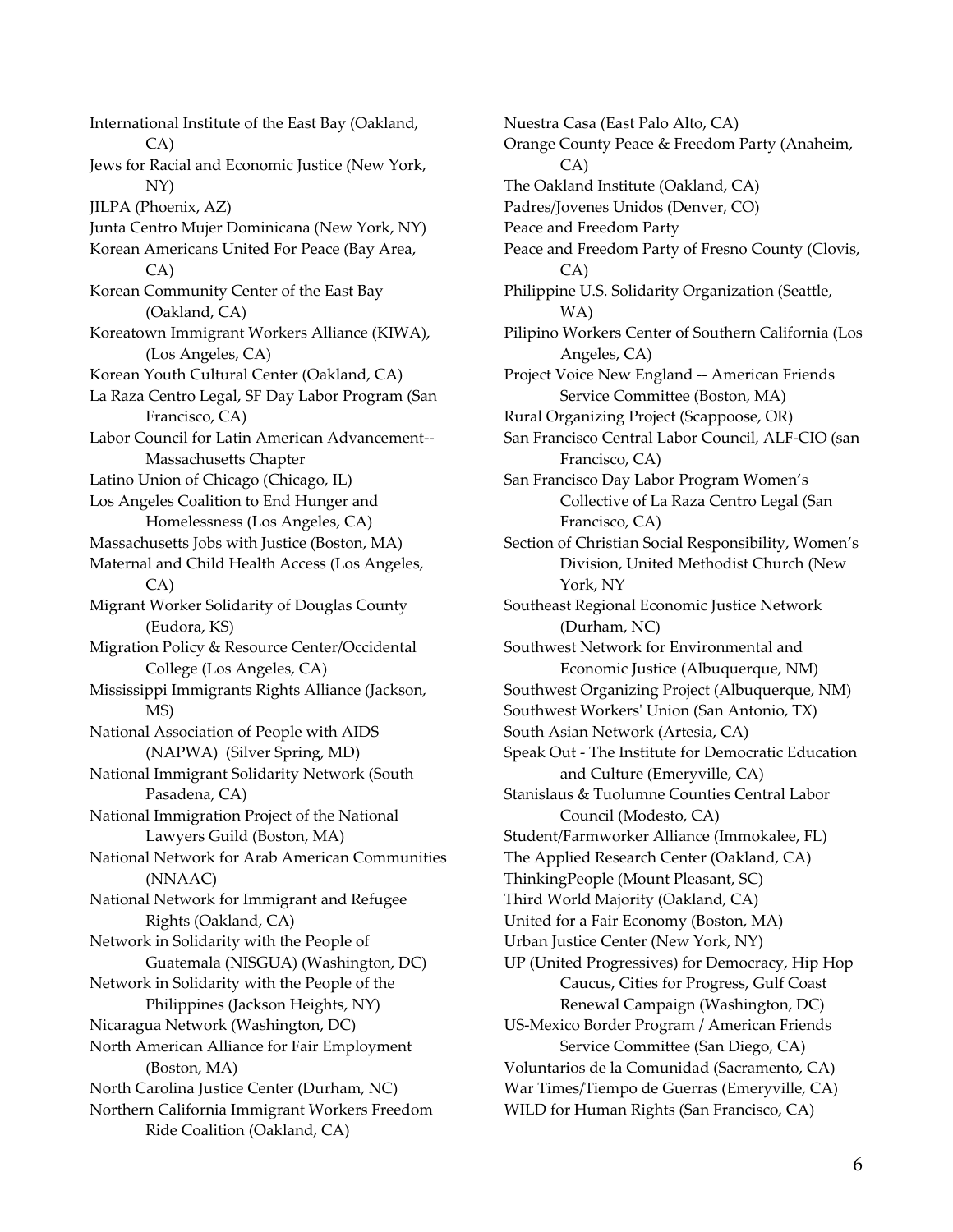Women's International League for Peace & Freedom -- Fresno Branch (Fresno, CA)

#### **International Endorsers**

Asian Migrant Centre (Hong Kong) Asia Pacific Mission for Migrants (APMM) (Hong Kong) December18.net (Belgium) Indignacion: Promocion y Defensa de los Derechos Humanos A.C. (Merida, Yucatan, Mexico) Instituto Nacional de APOYO A Victimas y Estudios en Criminalidad, A.C. (Mexico City, Mexico) Labour, Health and Human Rights Development Centre (Lagos, Nigeria) Migrant Forum Asia (Manila, Philippines) Migrant Rights International (Geneva, Switzerland)

**Individual Endorsers** *(Organizations listed for identification purposes)* Jose Luis Aguilar (Justice and Peace Commission, Mexico, D.F.) Norma Alarcon (San Antonio, TX) Dean Alegado (Chair, Ethnic Studies Dept, University of Hawaii, Honolulu, HI) Raul Anorve (Los Angeles, CA) David Bacon (Berkeley, CA) Rebecca Barker (Riverside, CA) Padre Luis Barrios (John Jay College of Criminal Justice, New York) Lyndsey Beutin (Raleigh, NC) Peter Bohmer (Olympia Movement for Justice and Peace) Stacey Bonilla-Padilla (Charlotte, NC) Allison Budschalow (Roslyn, PA) Dr. Duane E. Campbell (College of Education, Calif. State U-Sacramento) Cecilia Chang (Justice for New Americans, Fremont, CA) Fei Chi (Durham, NC) Ben Jesse Clarke (Editor, Race, Poverty and the Environment, Urban Habitat) Tom Condit (Peace and Freedom Party, Berkeley, CA) Chris Crass, Catalyst Project John Crockford (Clovis, CA) Loan Dao (University of California, Berkeley)

Julie Davids (Community HIV/AIDS Mobilization Project (CHAMP) (Providence, RI) Devon Davidson (Philadelphia, PA) Dr. Deb Ditillo (Tucson, AZ) Lorena Dominguez (Fontana, CA) Serena Anderlini DʹOnofrio (Mayaguez, PR) Roxanne Lynn Doty (Tempe, AZ) Dan Elliott (Oct29 Coalition, Sacramento, CA) Josh Elliott (Olympia, WA) Ariadna Estevez Lopez (East Sussex, UK) Raymond L. Eurquhart (Durham, NC) Isabel Feliciano (Presidenta, Junta Centro Mujer Dominicana) Miguel Felix (Long Beach, CA) Marsha Feinland (Peace and Freedom Party, Berkeley, CA) Gessler Fernández (San Francisco, CA) Eileen Findlay (Washington DC) Lydia Flores (Fresno, CA) Professor Phil Gasper (Notre Dame de Namur University) Gail Gaston Norma Gamboa (Mexico D.F.) Chris Grove (ESCR-Net, Brooklyn, NY) Jennifer and Pedro Guzman (New York, NY) Kayla Harris (Chicago, IL) Rachel Harris (Charlotte, NC) Norma J F Harrison (Peace and Freedom Party, Berkeley, CA) Sandra L. Iyall (Fresno, CA) Ron Jacobs (Asheville, NC) Carwil James (New College of California, San Francisco, CA) Paul Johnston (UC Berkeley, Department of Sociology) Susanne Jonas (University of California, Santa Cruz) Rev. Dr. LoraKim Joyner (Unitarian Universalist Community of El Paso, TX) Teri Lee (Oakland, CA) Christina Leano (Oakland, CA) Linda Lee (Stanford University) Elisabeth Leonard (Womenʹs International League for Peace and Freedom) Patricia S. Mann (New York, NY) Sharon Martinas (CWS Workshop) Dani Martinez-Moore (North Carolina Justice Center, Durham, NC) Tom McCormack (La Grange Park, IL)